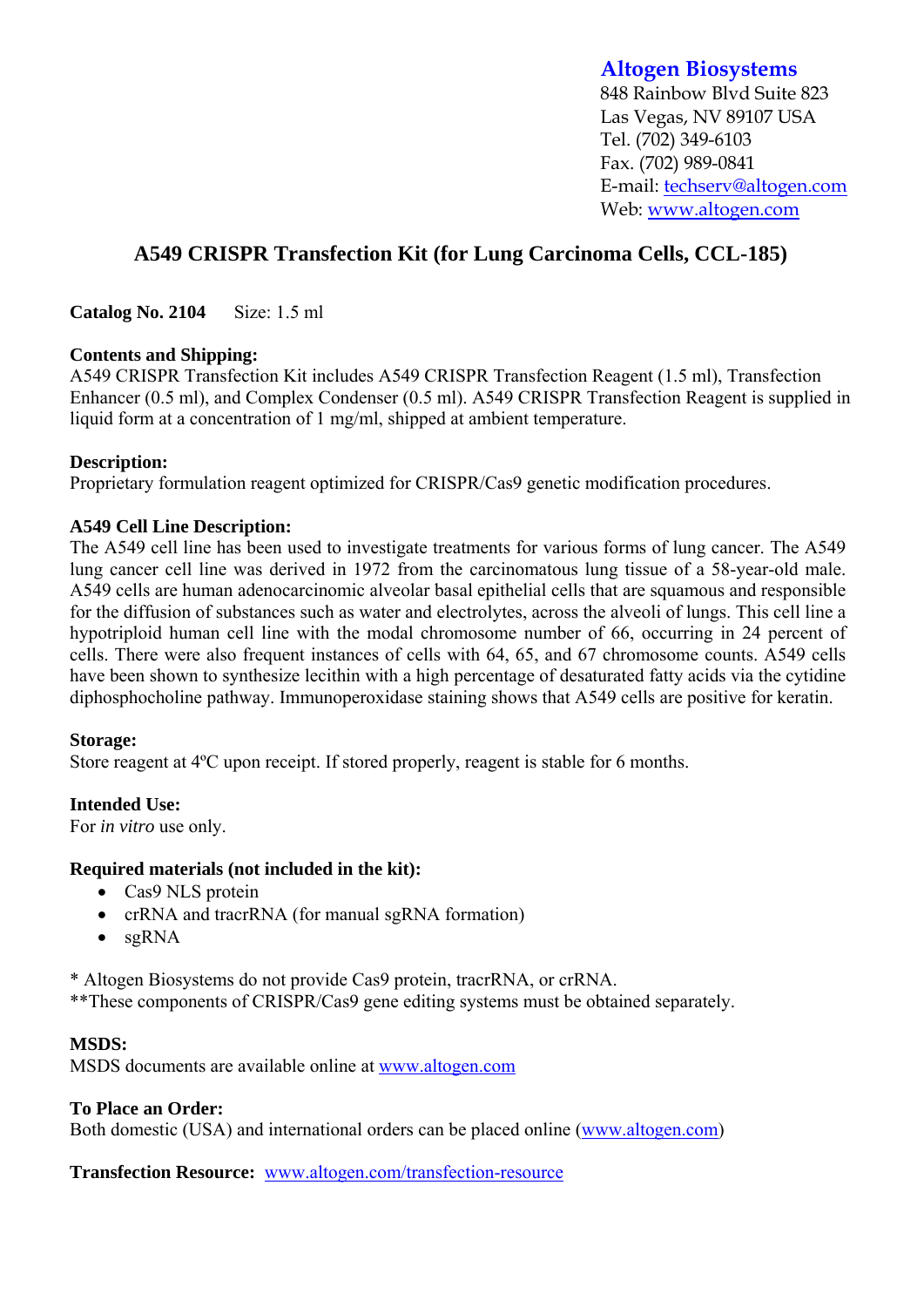#### **CRISPR/Cas9**

Clustered Regularly Interspersed Short Palindromic Repeats (CRISPR) refers to short, palindromic segments of viral DNA that are stored by bacteria. When a secondary viral infection occurs, a nuclease guided by RNA from the stored CRISPR locates and cleaves the viral DNA. The nuclease (Cas) is used for gene editing experiments by selecting the sequence that it targets. When double stranded DNA is cut, several repair mechanisms are initiated by the cell. The non-homologous end joining (NHEJ) pathway puts back together the cleaved DNA, which can result in gene knock out as a result of being cut off from the main strand. This may also result in frameshift mutations and accidental insertions of nearby DNA. The homology directed repair (HDR) pathway uses nearby strands of DNA that overlap the hanging ends to precisely repair the DNA. HDR can be used to introduce genes into DNA by flagging the desired introduced gene with segments that overlap the cleaved ends of cellular DNA, resulting in a segment known as a repair template.

## **Cas9 Functionality**

Cas9 is a DNA-binding nuclease hat introduces nicks in double-stranded DNA. Before Cas9 can cut cellular DNA at a desired region, it must be paired with a guiding sequence of RNA used by the protein to locate the target region. This sequence of RNA (crRNA) must be designed and isolated for each specific gene-editing experiment. The crRNA isn't directly connected to the Cas9 protein though, rather the crRNA binds at one end to another sequence - tracrRNA, forming a hairpin structure to which the Cas9 protein binds. The tracrRNA is specific to the Cas9 protein, and must first anneal to the crRNA before being attached to Cas9. Together, the hybridized crRNA and tracrRNA are referred to as sgRNA (single-guide RNA). The sgRNA then binds to the Cas9 protein, forming a ribonucleoprotein (RNP) complex that enters the cell during transfection. The Cas9 protein cuts DNA locally three nucleotides upstream of a short sequence called the protospacer adjacent motif (PAM). The PAM sequence differs for different Cas proteins, but for Cas9 the PAM sequence is of the form NGG, where N can be any other nucleotide. This sequence is found fairly often in DNA, and the Cas9 protein will repeatedly bind to various PAM sites in search of a region matching the crRNA. Once a site that exactly matches the crRNA sequence is found, the Cas9 protein cleaves double-stranded DNA exactly three nucleotides upstream of the PAM sequence. For Eukaryotic cells, the Cas9 protein must have an added nuclear localization sequence (NLS) that will allow it to enter the nucleus of the cell, therefore Cas9 protein should have attached NLS.

## **Designing crRNA**

crRNA design include several important factors: length, specific segments, and overlap with tracrRNA. The Cas9 can only bind to a short crRNA sequence. The crRNA must have a 19-20 nucleotide region corresponding to the target DNA sequence of interest (20 nucleotides length is commonly used to target a specific region without any off-target effects).

crRNA must be designed to meet a few particular functions of the Cas9 protein:

- The segment of targeted cellular DNA with the crRNA sequence must have a PAM sequence.
- Cas9 protein will cleave the double-stranded cellular DNA three nucleotides upstream of the PAM sequence. Do not include the PAM sequence in the crRNA.

The crRNA must bind to the tracrRNA sequence before being coupled with the Cas9 protein. It is important to know what sequence the corresponding tracrRNA has, so  $crRNA$  is designed to have  $\sim$ 15nt overlap with the sequence. This overlap is necessary for proper formation of the RNP.

## **Gene Knockouts and Gene Insertions**

To knockout a target gene from a cell genome, two crRNA sequences should be designed that flag the desired gene on both sides. Combine the RNP's formed from both crRNA sequences when transfecting cells, as the DNA must be cleaved at both ends of the gene for NHEJ to knockout the targeted sequence.

To insert a gene into a host cell genome, generate a repair template encoding construct of interest that will be delivered into target cells during transfection. When designing a repair template, it is important to ensure that it cannot be targeted by the RNP complex (with selected crRNA). The repair template should include the desired gene at the location where the Cas9 cleaves double stranded DNA to prevent further cleavage. Repair template should extend 40-60 base pairs on either side of the targeted cut site so that the HDR can incorporate it into the DNA during repair.